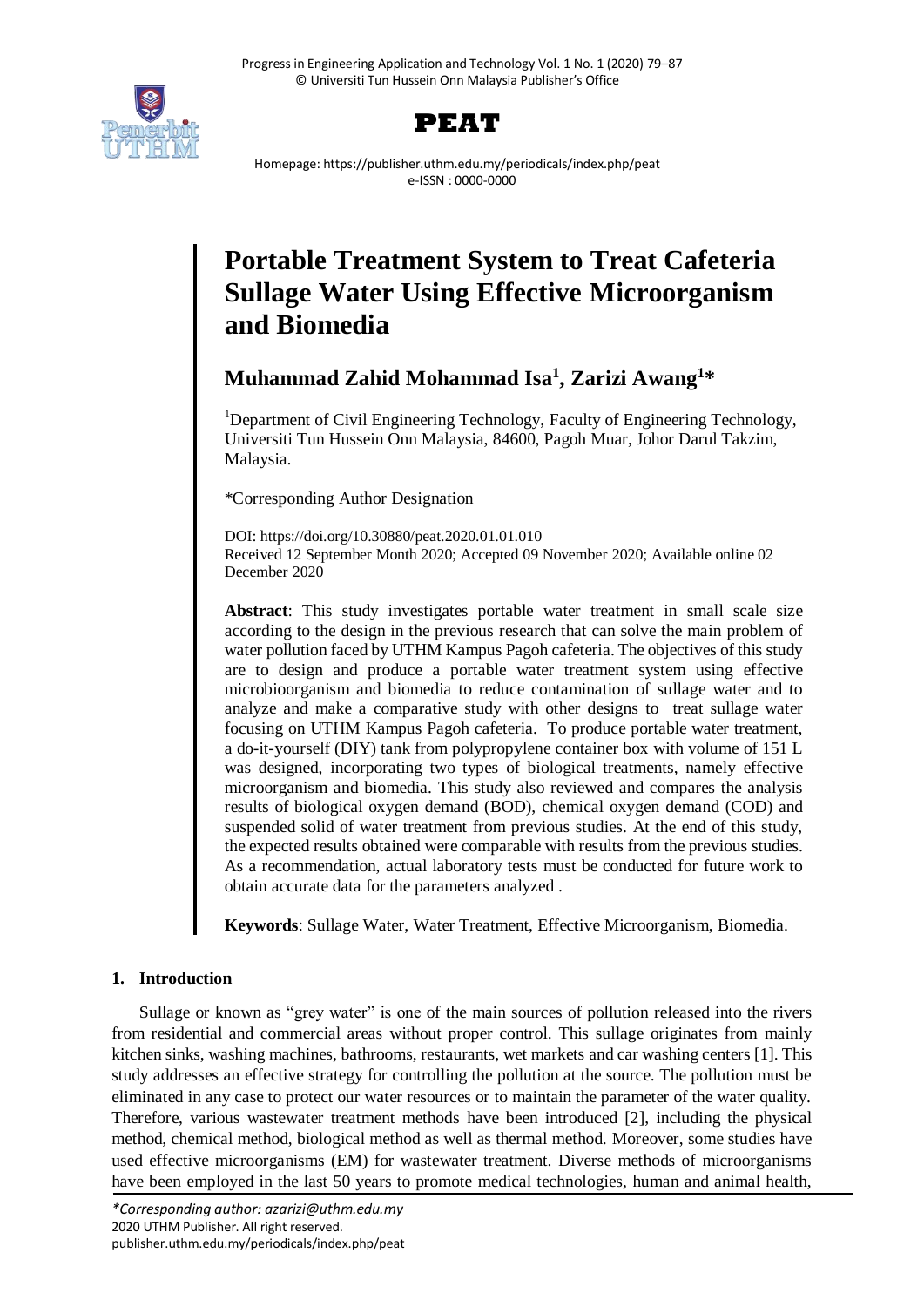food processing, food safety and quality, genetic engineering, environment protection, biotechnology for agriculture and municipal waste treatment which exhibit impressive track record [3]. Microorganisms comprise lactic acid bacteria, yeast and photosynthetic bacteria [4]. Significantly, the EM is able to increase the quality of wastewater and suitable for treatment .

Besides EM, another biological treatment involved in this study was biomedia. It can be used to develop the workforce for future river purification and restoration plan [5]. Biofilm support media, a unique design that employs a medium to support large quantities of biomass by natural connection, has become a promising alternative for successful remediation of various conventional activated sludge treatment technologies for industrial effluents [6]. The hybrid system has been proved to be effective in reducing the chemical oxygen demand (COD) and ammoniacal nitrogen (AN) below the discharged limit [7].

## 1.1 Problem Statement

This study focuses on the problem faced by UTHM Kampus Pagoh cafeteria, where this non-point source of sullage wastewater was highly untreated and contributed to high pollutant to the watercourse. Without proper control, it can affect the human health and environment. Therefore, alternative methods need to be developed to solve the wastewater issue from the source. Based on previous studies, the design of water treatment system is large in size and not in a portable form which experiences difficulties in maintenance. To overcome this problem, a small scale and portable type of treatment tank has been proposed.

## 1.2 Objectives

The main purpose of this study is to investigate and recommend suitable method to treat sullage water using biological treatment with EM and biomedia in the treatment system. The objectives for this study project are as follows:

- i. To design and produce portable treatment system using EM and biomedia to reduce contamination of sullage water;
- ii. To analyze and make comparative study with other designs for sullage water treatment

# **2. Materials and Methods**

The materials and methods section describes all the necessary information required to obtain the results of the study.

#### 2.1 Materials

The portable tank for sullage water treatment was separated into three parts. The first part of the tank functioned to trap all the large solids from the kitchen waste. The sullage water flowed into the second part of the tank which trapped small solid before the water flowed through the third part of the tank. The third part of the tank is the important part for this study. This part contained EM, biomedia and aeration. The tank was designed based on the designated area to install and maintain the treatment system. The dimension of the treatment system was 0.74 m x 0.47 m x 0.435 m, equivalent to 151 L volume of water.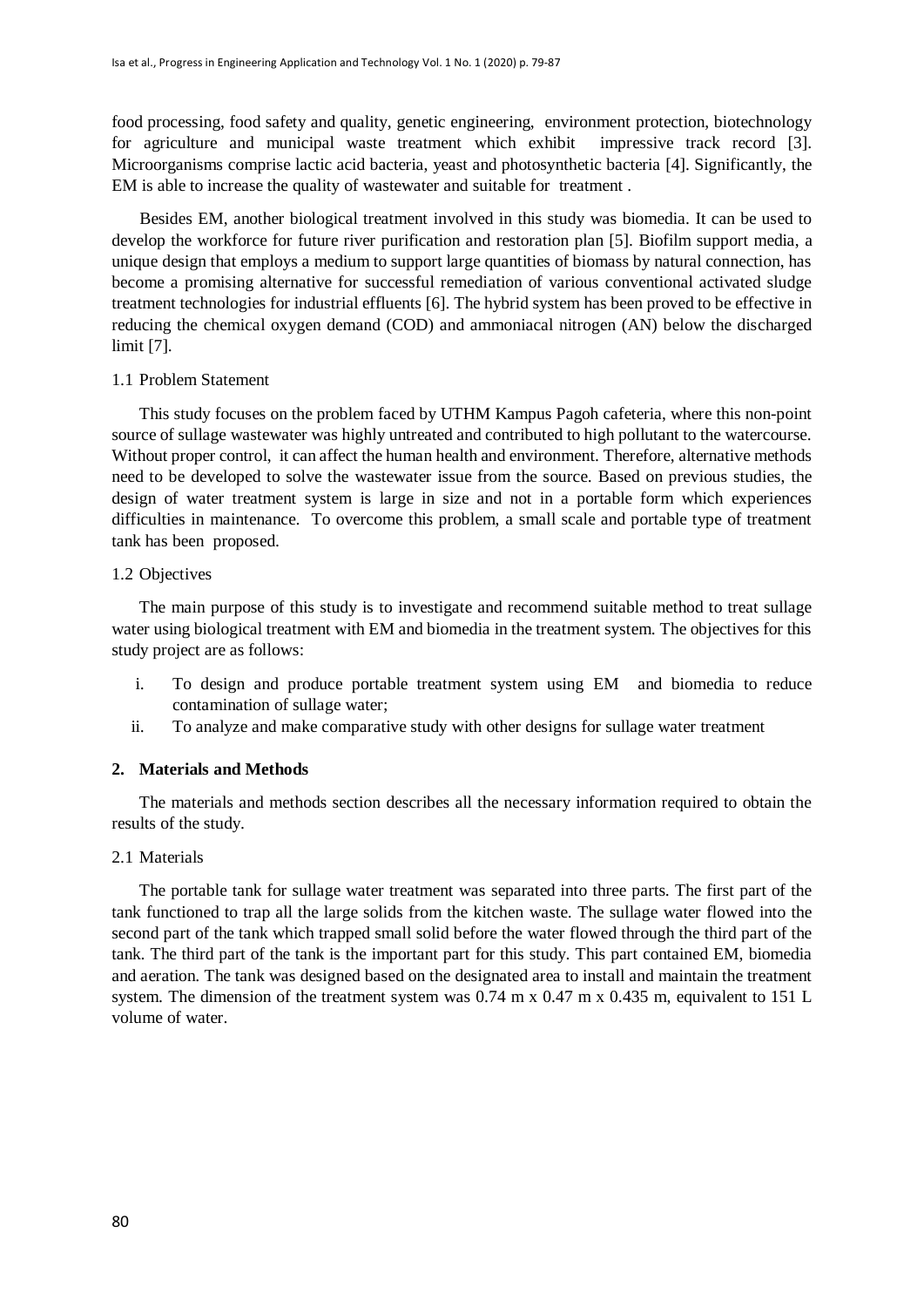| Description                                                                                                                                                                      | Picture<br>Quantity                                   |                                                                                  |  |
|----------------------------------------------------------------------------------------------------------------------------------------------------------------------------------|-------------------------------------------------------|----------------------------------------------------------------------------------|--|
| Polpropylene (PP) storage box<br>$(0.74 \text{ m x } 0.47 \text{ m x } 0.435 \text{ m})$                                                                                         |                                                       | 1 unit                                                                           |  |
| Pipe connectors:<br>90° PVC 25 mm<br>i.<br>ii.<br>'T' PVC 25 mm<br>PVC ball valve PVC 25<br>iii.<br>mm<br>iv.<br>PVC tank connector 25<br>mm<br>PVC pipe 25 mm<br>$\mathbf{V}$ . | (i)<br>(ii)<br>(iii)<br>(iv)                          | i. 3 units<br>ii. 3 units<br>iii. 1 unit<br>iv. 5 units<br>(v)<br>v. 5<br>meters |  |
| Air pump                                                                                                                                                                         |                                                       | 1 unit                                                                           |  |
| Air bubble stone $1'$ $\frac{1}{2}$ "                                                                                                                                            |                                                       | 2 units                                                                          |  |
| PVC pipe cement                                                                                                                                                                  | » J-BOND<br>PVC PIPE CEMEN<br>555<br><b>Extra Str</b> | 1 unit                                                                           |  |
| Clear silicone sealant                                                                                                                                                           |                                                       | 1 unit                                                                           |  |
| Plastic sheet<br>$(40" \times 50")$                                                                                                                                              |                                                       | 2 units                                                                          |  |
| Foralastre circle cutter                                                                                                                                                         |                                                       | 1 unit                                                                           |  |
| Bio ball<br>$(38.1 \text{ mm} \times 31.75 \text{ mm})$                                                                                                                          |                                                       | 800 pcs                                                                          |  |
| $\mathrm{EM}$ 1                                                                                                                                                                  | <b>CITYFARM</b><br><b>EM</b>                          | $15\;\mathrm{mL}$                                                                |  |

# **Table 1: List of materials used for portable treatment system**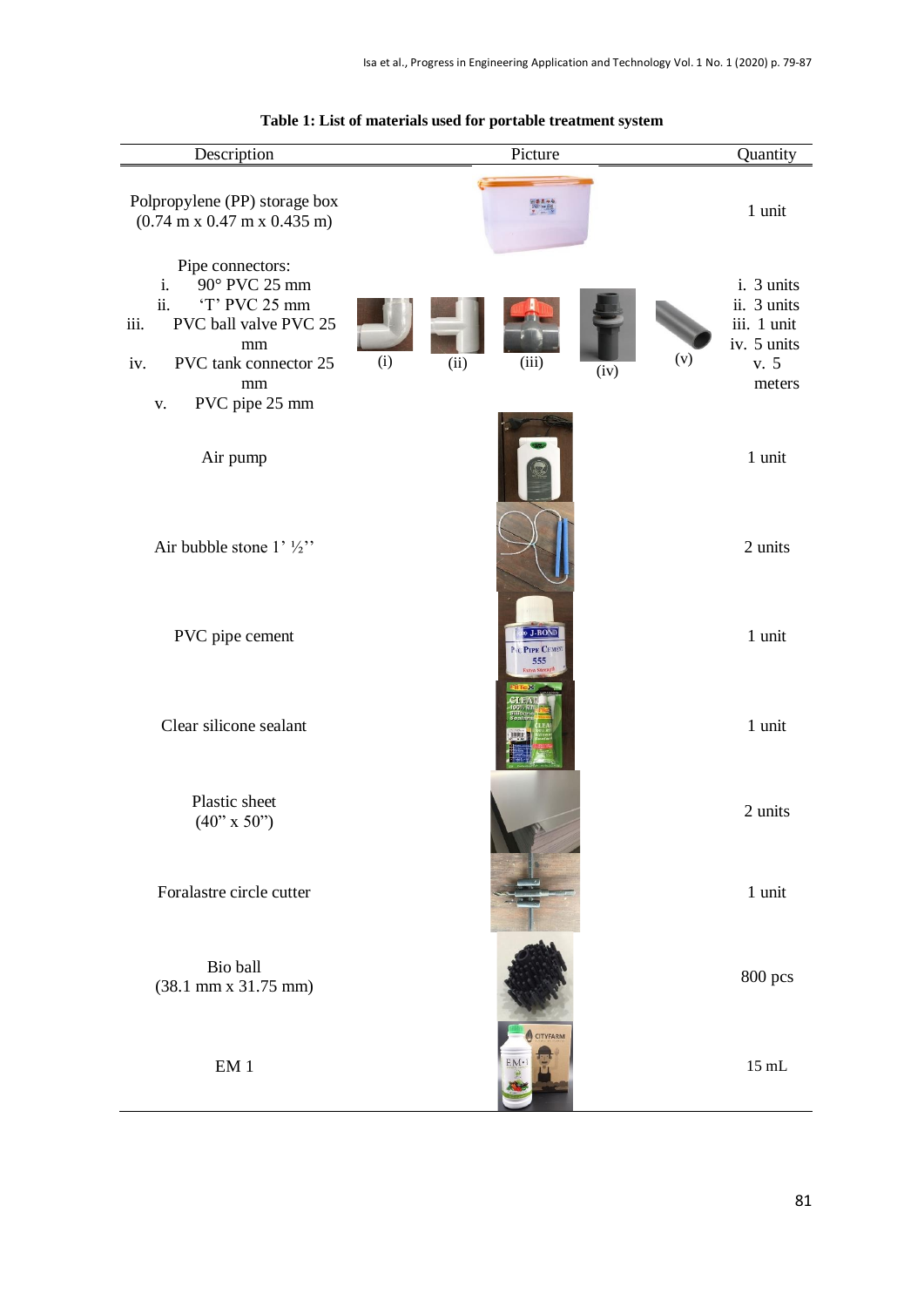#### 2.2 Methods

The methodology started with the process of finding reference material or information related to this study. The references and information were retrieved from the most up-to-date and appropriate sources for review. To ensure the quality of this study, the process of identifying related sources of reference and information is crucial. Figure 1 illustrates the methodology flow chart for this study.



**Figure 1: Flow chart of Methodology**

The portable treatment system was built using appropriate and easily available materials which can be carried out by anyone, as demonstrated in Figure 2. This system is a small scale whose volume of water is 151 L with 800 pieces of bioball, aeration by using air pump and Effective Microorganisms.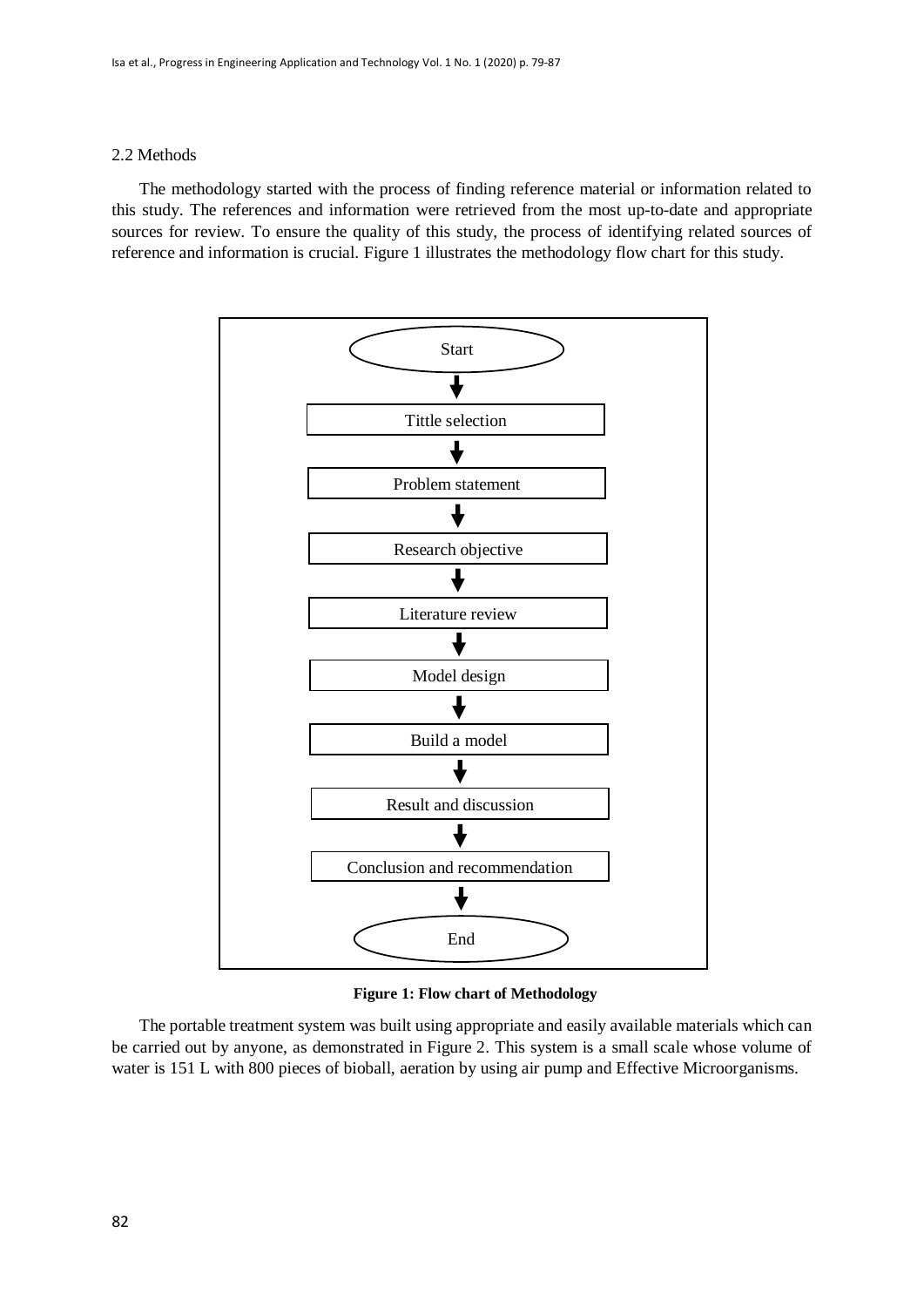

**Figure 2: Flow chart to produce treatment system**

# 2.3 Equations

The design of portable treatment involves water volume calculation to influence hydraulic retention time so that the sullage water can be treated more effectively. The measurement was 0.74 m in length, 0.47 m in width and 0.435 m in depth and tank volume was calculated by Equation 1.

 = ℎ ℎ ℎ Eq. 1 151,293,000 <sup>3</sup> = 740 470 435

The volume of water calculated in millimeter cube was converted into liter unit by using the following equation:

$$
1
$$
 *Liter* = 1,000,000  $mm^3$  Eq. 2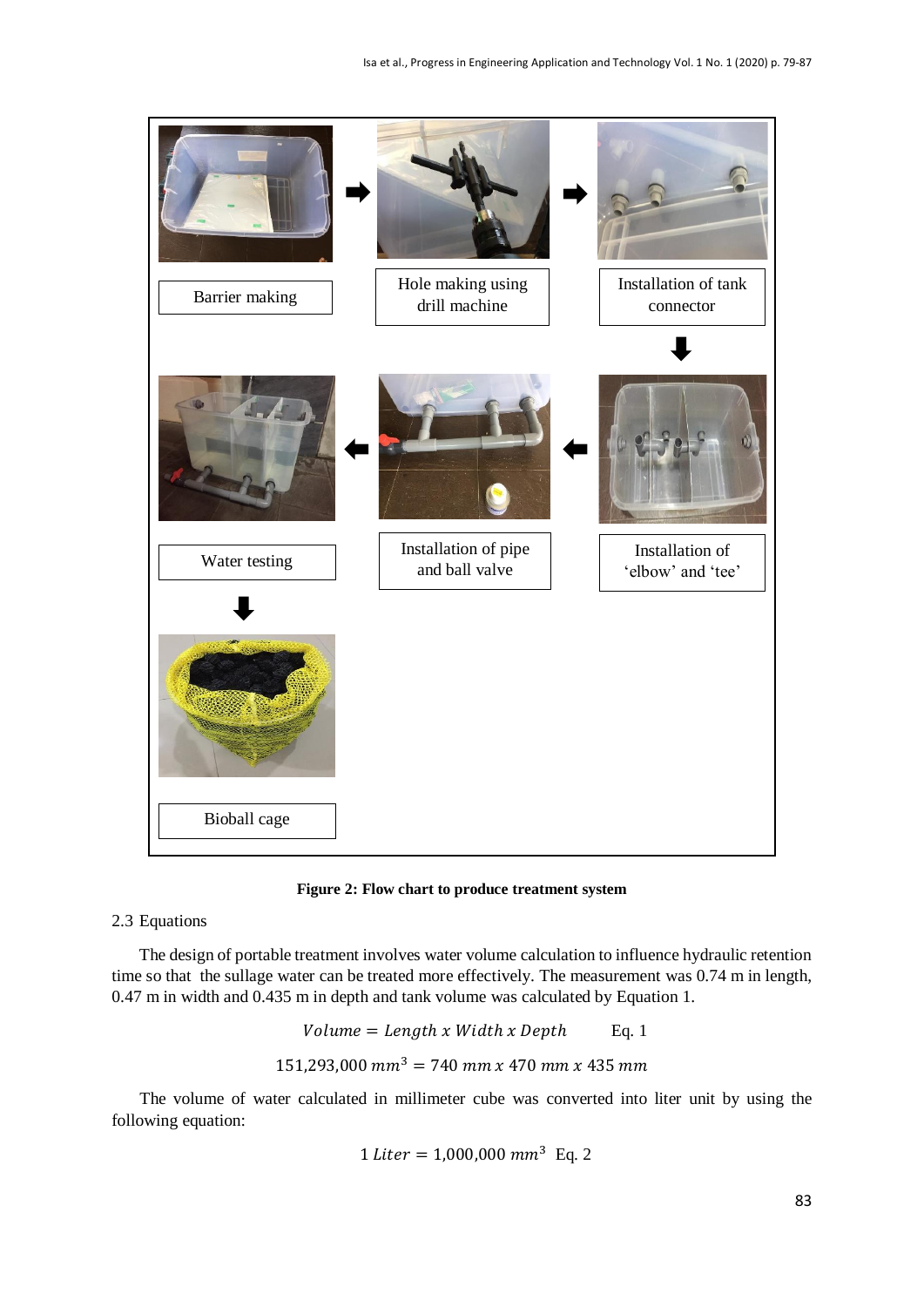$$
151 \text{ Liter} = \frac{151,293,000}{1,000,000}
$$

The hydraulic retention time (HRT) of an aeration tank is determined by dividing the volume of the tank  $(m^3)$  with the flow rate  $(m^3/hour)$  as shown in Equation 3. The flow rate through the tank must be expressed as meter cubic per hour  $(m^3/hour)$ .

$$
HRT \text{ (hours)} = \frac{\text{Area } x \text{ depth } (m^3)}{(m^3/h \text{ our})} \qquad \text{Eq. 3}
$$
\n
$$
HRT \text{ (hours)} = \frac{0.151}{0.54} = 0.27 \text{ hour}
$$

#### **3. Results and Discussion**

These comparative data will assist in drawing conclusion to obtain information related to better effluent compact treatment system. The characteristics of effluent parameters being focused were suspended solid, biochemical oxygen demand (BOD) and chemical oxygen demand (COD). Numerous researches on sullage water have been conducted because the discharge of sullage water is one of the sources entering streams, lakes and other water bodies which could cause environmental problem known as eutrophication.

#### 3.1 Results

Four previous studies were examined for this review based on data comparison. of their BOD and COD values using EM and biomedia. All the data are shown in Table 2.

| Types of treatment                  | Researcher             | Parameter<br>(optimum time<br>selected) | Removal effectiveness<br>(% ) |
|-------------------------------------|------------------------|-----------------------------------------|-------------------------------|
| Effective<br>Microorganisms<br>(EM) |                        | <b>BOD</b>                              | 90.45                         |
|                                     | EMRO Japan [8]         | <b>COD</b>                              | 90.13                         |
|                                     |                        | Suspended solid                         | 86.80                         |
|                                     | Namsiyayam et al. [4]  | <b>BOD</b>                              | 68.00                         |
|                                     |                        | <b>COD</b>                              | 34.00                         |
|                                     |                        | Suspended solid                         |                               |
| Bioball                             |                        | <b>BOD</b>                              | 68.98                         |
|                                     | Filliazati et al. [10] | <b>COD</b>                              |                               |
|                                     |                        | Suspended solid                         |                               |
|                                     | Chen $&$ Lo [9]        | <b>BOD</b>                              | 87.00                         |
|                                     |                        | <b>COD</b>                              | 84.00                         |
|                                     |                        | Suspended solid                         | 86.00                         |

#### **Table 2: Comparative data based on previous studies**

Based on comparison, it was found that the effectiveness of removal using EM was in the range of 68.0 -90.0 % for BOD and 34.0 -90.0 % for COD. The suspended solid can be removed effectively by 86 % as reported by [8]. Using bio ball, the BOD was effectively removed ranging from 68.0 -87.0 %, while COD and suspended solid were effectively removed more than 80.0 %.

#### 3.2 Discussions

The hydraulic retention time or HRT of the tank refers to the amount of time in hours for wastewater to pass through the tank. According to [7], COD concentration in the range of 100-200 mg/L can be obtained with 4 hours HRT. To obtain 90.0 % removal, the HRT is recommended to be more than 3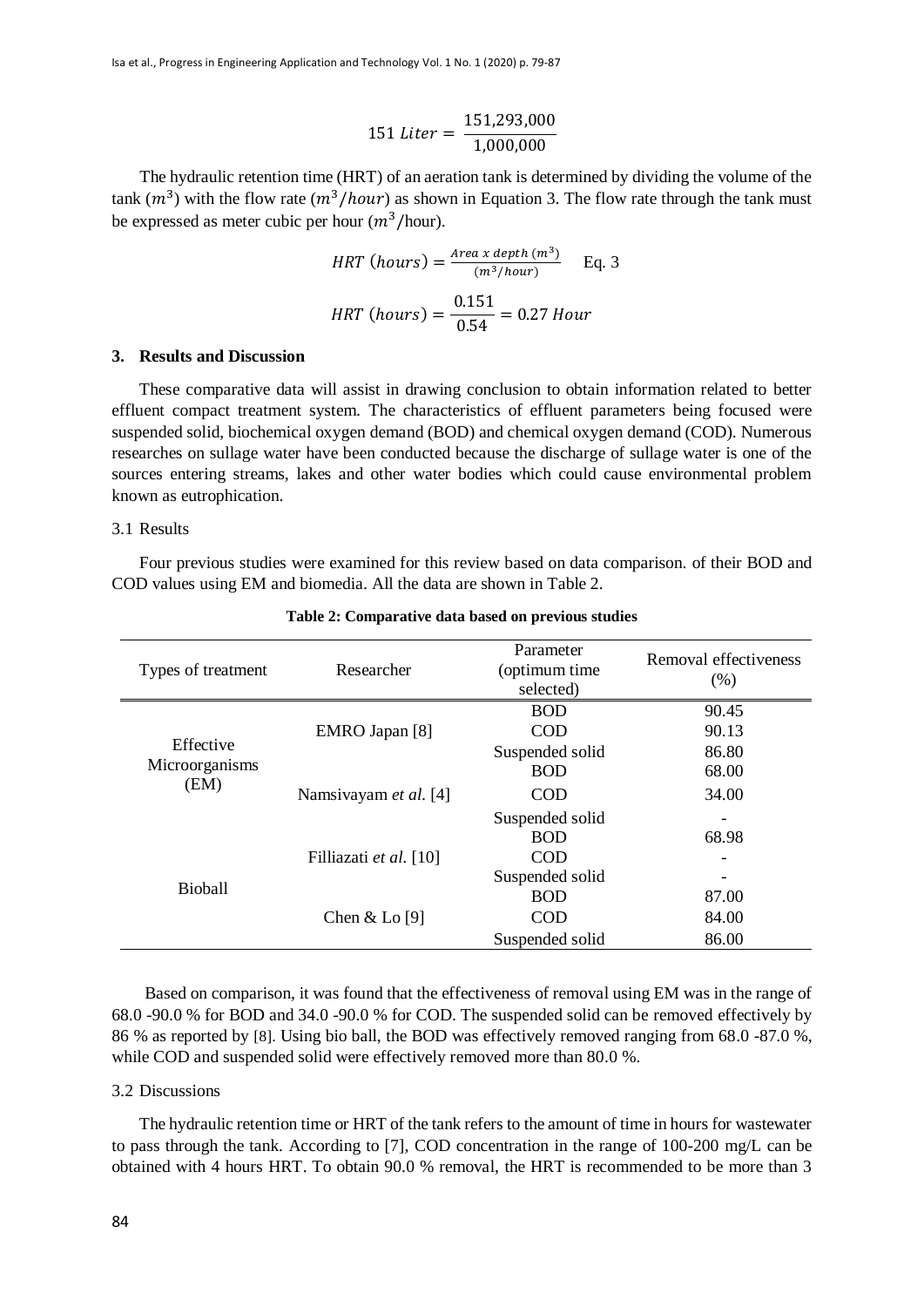hours. For this portable treatment tank, the flow rate of sink tap was 0.15 liter/second with HRT of 0.27 hour. Therefore, it is anticipated that this portable treatment system is able to remove up to 90.0 % water contamination such as BOD, COD and suspended solid in shorter retention time using hybrid treatment medium. This system will integrate aeration system, EM and bioball as accelerator to reduce contamination from sullage water. Figure 3 shows three-dimensional (3D) of side view of portable treatment tank using Sketchup, while Figure 4 displays the portable treatment system produced.



**Figure 3: Three-dimensional (3D) of side view of portable treatment tank using Sketchup**



**Figure 4: Portable treatment system**

Table 3 shows the expected result that will be obtained using this portable treatment system. Considering the media filter used was similar to those of previous studies with short HRT (0.27 hour), the expected removal effectiveness of BOD, COD and suspended solid should be able to reach 70.0 % to 90.0 %.

| Name of treatment         | Parameter       | Removal effectiveness (%) |
|---------------------------|-----------------|---------------------------|
| Portable treatment system | <b>BOD</b>      | 70 - 90                   |
|                           | COD             | $70 - 90$                 |
|                           | Suspended solid | $70 - 90$                 |

#### **Table 3: Expected results using a portable treatment system**

According to [8], Pardos Chicken Magdalena restaurant has improved its operational effectiveness in reducing the time to clean tanks and keeping the workers' health in good condition, as well as reducing exposure to cleaning chemicals after using EM. The dilution of EM was 1:10,000. The effectiveness of EM was evaluated based on reduction in BOD, COD, total solids, and fats and oils. It was reported that EM was the best product to control water pollution originated from kitchen. The percentages of contamination removal after using EM were 90.0 % for BOD, 90.0 % for COD, 86.0 %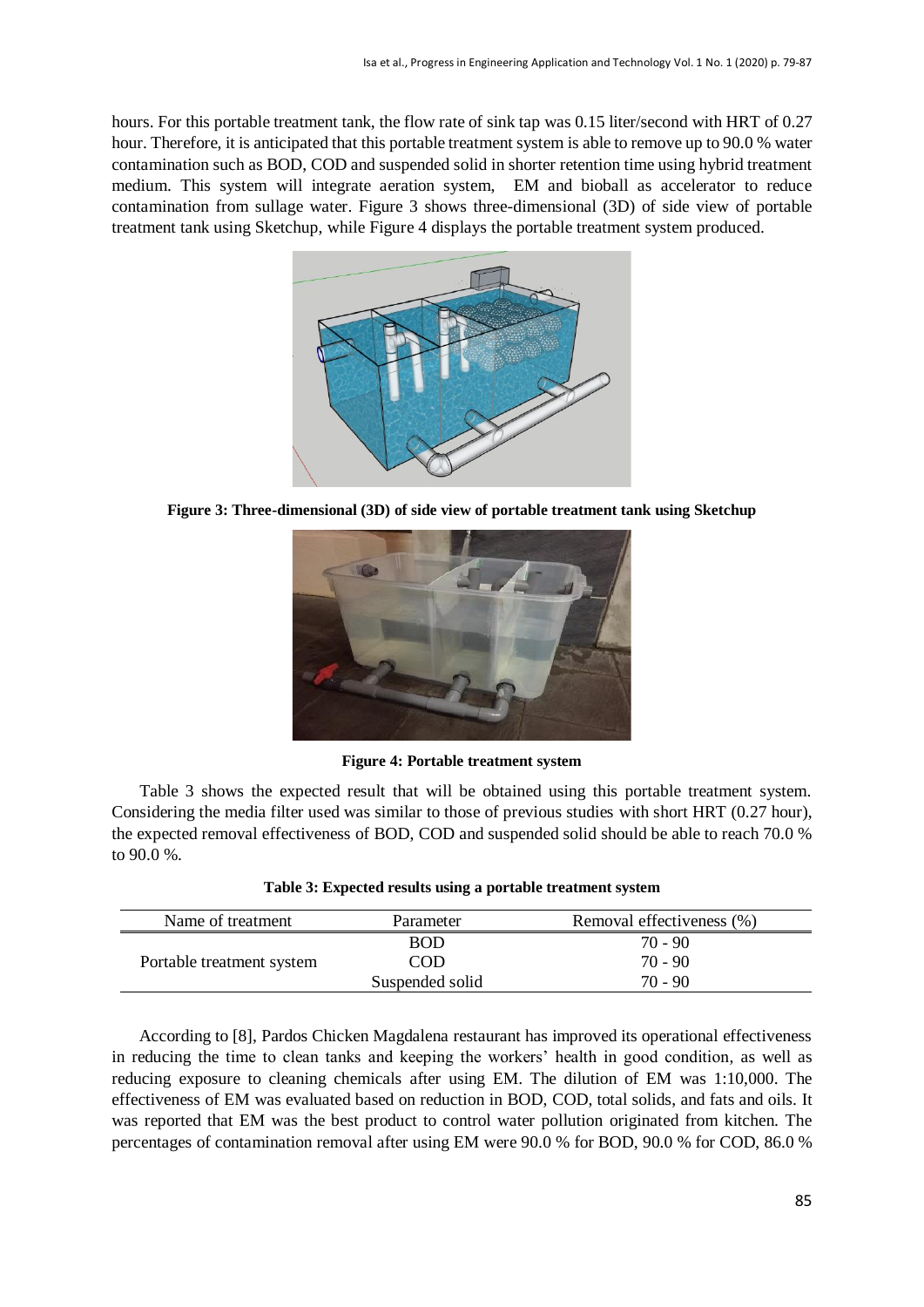for total solids, 95.0 % for fats and oils. According to [8], EM shows the best performance as agent in biological treatment system which is economic-friendly to all users.

Another agent of biological treatment system with good performance is biomedia which ican be applied with low cost [9]. According to [9], the percentages of contamination removal after using bioball were 87.0 % for BOD, 84.0 % for COD and 86.0 % for suspended solid.Thus, it can be inferred that bioball can be effectively applied to control water pollution from restaurant.

#### **4. Conclusion**

In conclusion, the objectives of this study were achieved. The portable treatment system was successfully designed and used EM and biomedia to reduce the contamination of sullage water. The second objective for this study is to analyze and make comparative study with other designs for treating sullage water. Based on previous studies, EM and bioball have higher potential of up to 90.0 % to reduce contamination of sullage water.

The use of portable wastewater system seems to be a promising contribution towards sustainability. Nevertheless, this study should be extended to field investigation to understand more on the EM and biomedia behaviour as filter media.

# **Acknowledgement**

The authors would like to acknowledge Universiti Tun Hussein Onn Malaysia (UTHM), Pagoh Campus for the facility to conduct this study.

#### **References**

- [1] Idris, A., Wan Azmin, W.N., Mohd. Soom, M.A., and Abdullah-Al-Mamun, A. (2005) *The importance of sullage (grey-water) treatment in the restoration and conservation of urban streams*. 223–227 pp.
- [2] Turkar, S.S., Bharti, D.B., and Gaikwad, G.S. (2011) Various methods involved in waste water treatment to control water pollution. *Journal of Chemical and Pharmaceutical Research*, **3**, 58– 65.
- [3] Suthar, H., Hingurao, K., Vaghashiya, J., and Parmar, J. (2017) Fermentation: A Process for Biofertilizer Production. 229–252.
- [4] Namsivayam, S.K.R., Narendrakumar, G., and Kumar, J.A. (2011) Evaluation of Effective Microorganism ( EM ) for treatment of domestic sewage. Journal of Experimental Sciences, 2, 30–32.
- [5] Ball, B. and Ball, C. (2017) Biomedia filter physical and biological performance study for biomedia filter physical and biological performance study for river water purification plant river of life ( rol ).
- [6] Sidek, L., Mohiyaden, H.A., Lee, L.K., and Foo, K.Y. (2016) Potential of engineered biomedia for the innovative purification of contaminated river water. Desalination and Water Treatment, 57, 24210–24221.
- [7] Mohiyaden, H.A., Sidek, L.M., Hayder, G., Technology, S., Group, E., and Nasional, U.T. (2019) the Performance of Attached and Suspended Growth Process in Integrated Fixed Activated Sludge. Journal of Engineering Science and Technology, 14, 1751–1763.
- [8] EMRO Japan, (2017). Environmental and Human Friendly Restaurant. [online] Available at: https://www.emrojapan.com/case/detail/88 [Accessed 16 June 2020]